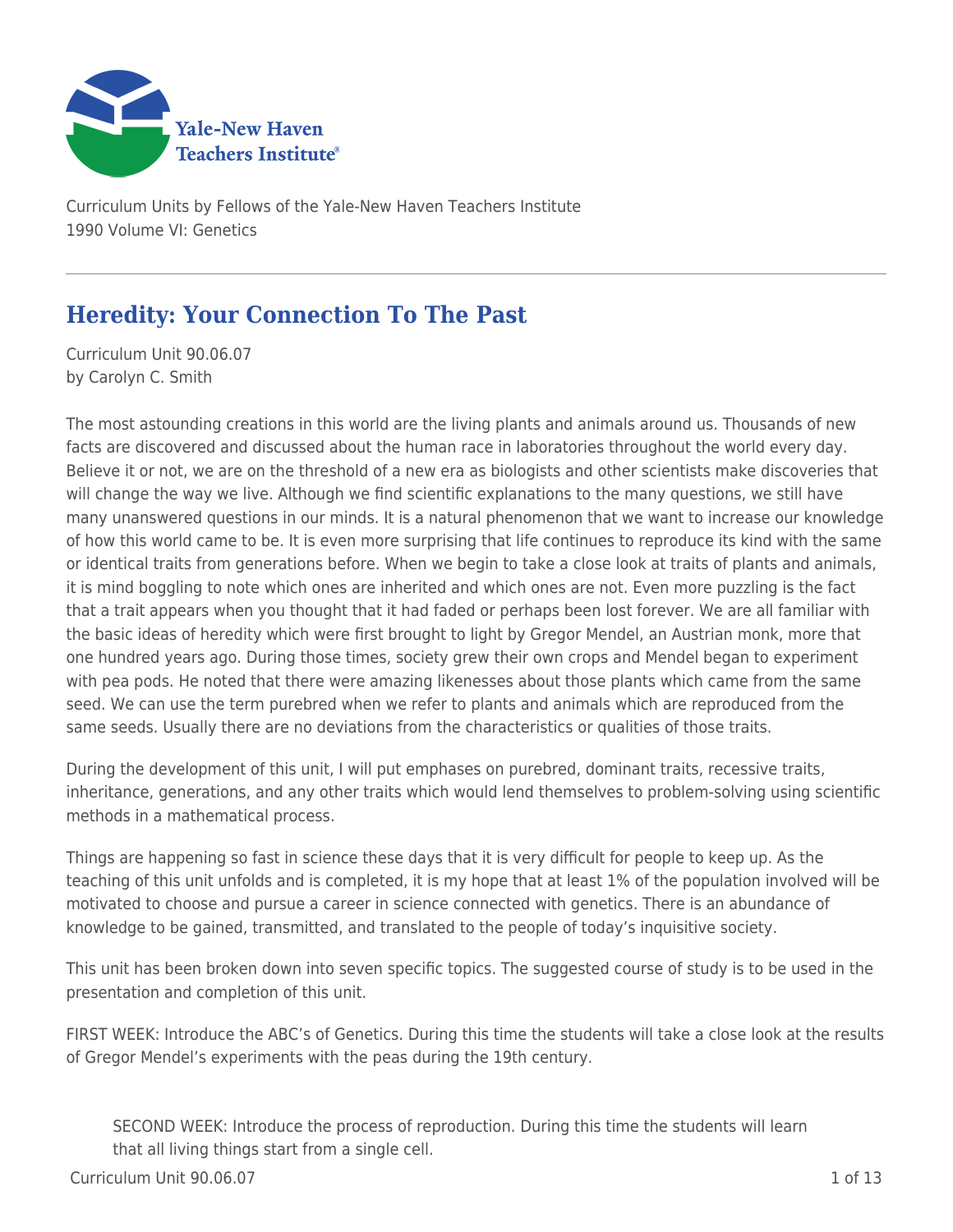THIRD WEEK: Introduce genes and traits. During this time the students will learn how each member of their family differs from the others. They may resemble each other in the shape of the body, the shape of the nose, the color of their eyes, the color of hair, or even the way they walk. FOURTH WEEK: Introduce genetic diseases. During this time the students will learn that when genes or chromosomes are altered or changed, they produce what is known as mutation or new characters.

FIFTH WEEK: Introduce tinkering with genes. During this time the students will become aware of some of the research being done in the field of genetic engineering.

SIXTH WEEK: Introduce improving on nature. During this time the students will discuss the advantages and disadvantages of genes from the results of crossbreeding of varied ethnic groups.

SEVENTH WEEK: Field Trips and Culminating Activities. During this time the students will take planned field trips which would reinforce any or all of the lessons taught during the previous six weeks. Throughout the development of this unit, it is my intention to create an atmosphere in which the students and the teachers will be motivated and/or inspired to increase their knowledge about the factors involved in the normal development of human beings. When this unit is completed, the teacher and students will be able to:

1. discuss how both heredity and environment affect the development of living things.

2. discover that a complex molecule in the nuclei of cells carries a code that determines the traits of organisms.

3. observe that plants and animals with the same heredity will not be identical if their environments are different.

4. discover that although some straits are dominant, other traits can act together. Much of the information presented in this unit will be closely tied to the objectives which are expected to be mastered to successfully pass the Connecticut Mastery Test as well as the Metropolitan Achievement Test.

The students will be able to:

1. recognize facts and/or opinions about things occurring in the present, past and future as they are related to genetic engineering. 2. interpret information using charts, diagrams, timelines, and other hands on materials to clarify a given concept. As you have seen, this unit is designed to be completed in seven weeks. However, you, the teacher, have the option to teach this unit using the suggested sequence or use it as a supplement to the science curriculum provided by the school system.

At the end of this unit, a variety of activities will be provided which will meet some of the needs of the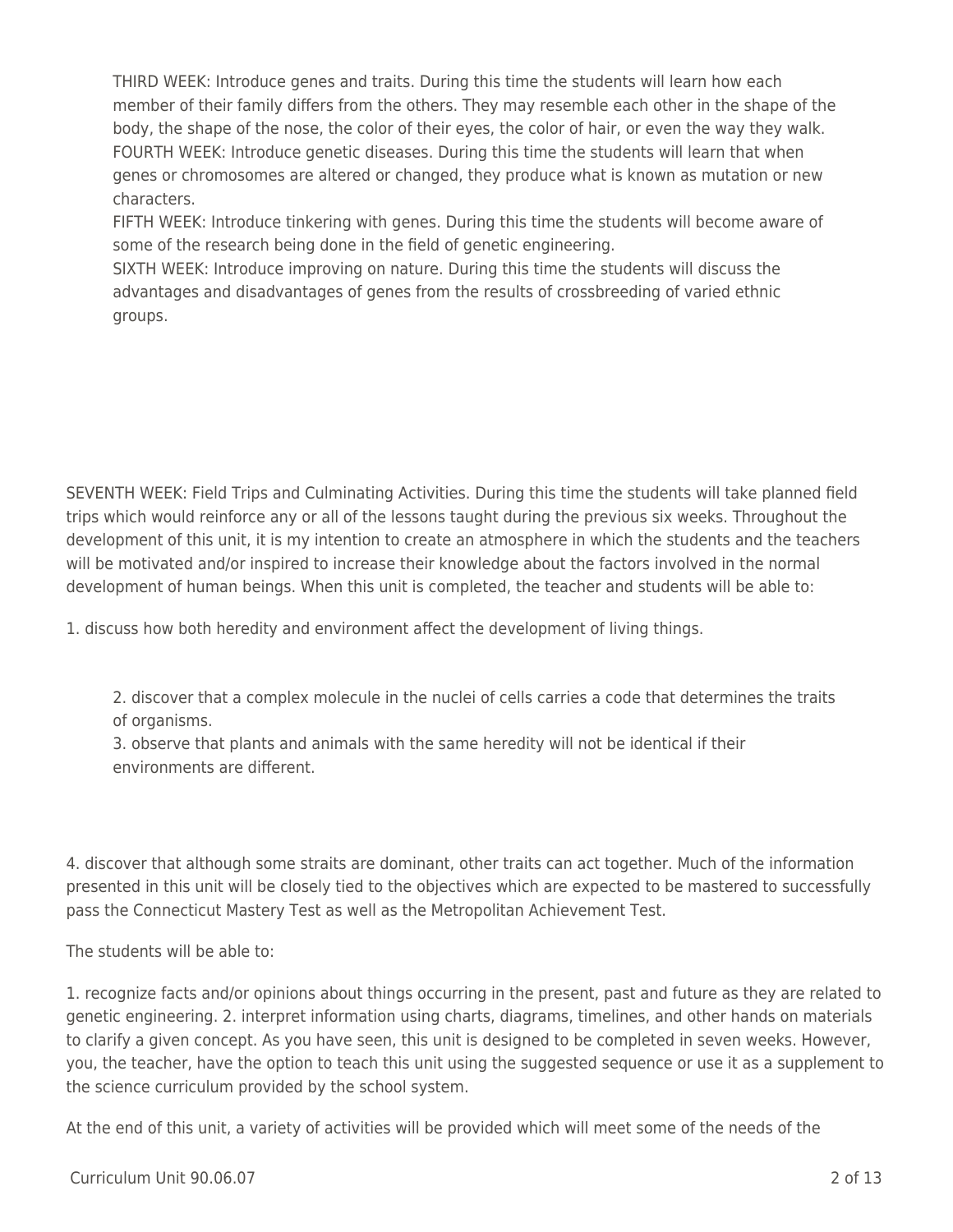students who are functioning at the levels of grades 5-8. Each activity will show how it can be adapted to other disciplines of the curriculum.

## **A Startling Experiment** *Gregor Mendel*

An inquisitive mind almost always spells success. For hundreds of years, people have been breeding animals and plants. Selected individuals with valuable traits were chosen for the purpose of improving those traits or to pass their fine qualities on to future generations. During those early times, society relied upon common sense to make the right decision for a favorable outcome. It's only natural that the end product became better and better.

The modern age of genetics did not begin until the mid 1800's. Gregor Mendel often wondered why in some plants and animals, all their offspring looked just like their parents for generation after generation. It was also puzzling to note that some offspring of plants and animals looked like their parents, but also had some triats that were unlike their parents. These questions became more pronounced to Gregor Mendel as he tended his peas growing in the monastery garden where he was an Austrian monk. He noted that tall pea plants produced tall plants and short pea plants produced short pea plants. However, sometimes there were mixed patches of plants too. He also noticed other traits among his patch of peas. These traits were recorded as: 1) the color of the flowers found on the plants; 2) the smoothness of the seeds from the plants; and 3) the color of the seeds produced by the plants.

It was in 1857 when Mendel began his long study and recording the results of his experiments. He was very careful when planting his seeds the first year. He wanted to make sure that there were no mixup in the tall seeds and short seeds. When the seeds from tall plants produced tall plants and the seeds from short plants produced short plants, he referred to them as the purebred generation of plants. The next spring he decided to crossbreed the plants. He took pollen from tall plants and fertilized short plants. After these seeds were planted, he was surprised to note all of the seeds produced tall plants. This raised his curiosity even more and naturally he felt that the trait for short plants was somewhere even though it was not visible. He referred to this group of plants as hybrids.

The following spring Mendel carefully planted the seeds from those hybrids. To his amazement, he found an interesting pattern. Out of the 1,064 plants produced, Mendel found that 787 were tall plants and 277 were short plants. That, of course, calculated to a ratio of 3 to 1 for the tall plants.

Although Gregor Mendel knew nothing about chromosomes or genes, his knowledge of biology told him that male and female carried messages. It is obvious today that some of those messages were more powerful than others. As he continued to record findings from his experiments, he referred to the powerful messages as dominant and the less powerful messages as recessive. His experiments concluded that characteristics or traits do not blend into some middle group, but kept their own identity. Although pairs of characteristics might combine, they sorted themselves out according to a fixed or predictable set of rules. Regardless of the experiment, when looking for traits the rules always stayed the same—dominant traits and recessive traits. (See Diagram Below)

Red Flower (figure available in print form) Different combinations of genes produce different traits in living things. PARENTS (figure available in print form)

 $C$ urriculum Unit 90.06.07  $\qquad$  3 of 13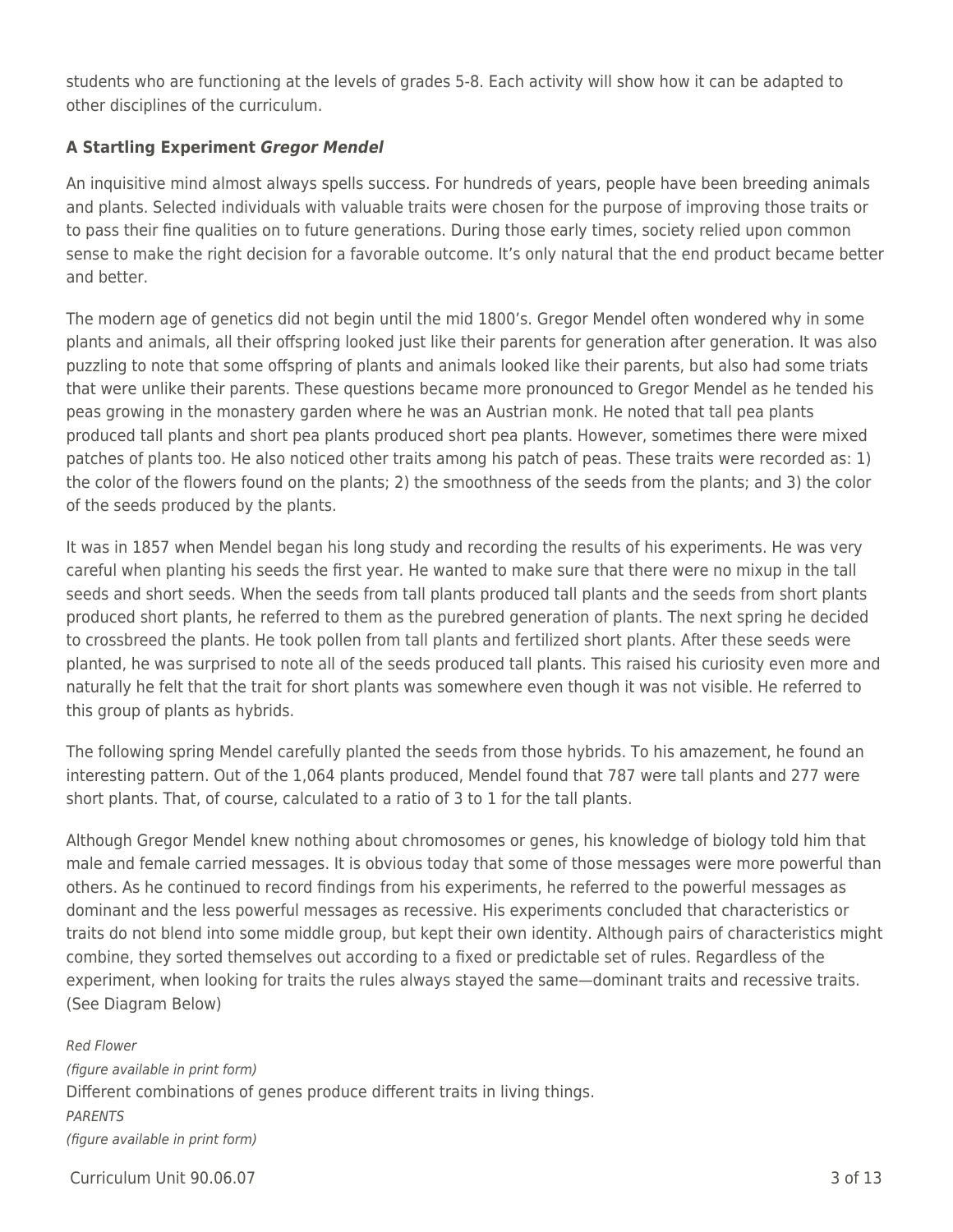Mendel crossed tall and short pea plants. He discovered that the offspring in the first generation were all tall. The second generation produced 75% tall plants.

(figure available in print form)

The chart above shows the seven characteristics that Mendel studied in pea plants. Each characteristic has a dominant and a recessive gene.

Mendel applied all of the results of his experiments with sweet peas to the laws of mathematics and probability. He came up with the theory which is applied to the science of inheritance.

There were other scientists who had dome similar experiments many years later. Farmers were also aware of the changes in their plants and animals. They did not have a scientific explanation for the changes, but they called theses changes "sports". Of course, they took advantage of sports when the change was for the better. One good example was the sheep born with short legs. Farmers found that short-legged sheep could not jump over fences; therefore, they bred that sheep until they had a generation of many short-legged sheep. A farmer who discovered that a strain of wheat with a good yield or one which survived well in spite of drought or disease, planted that seed until he had developed a whole new field of better wheat.

Mendel tried to convince the most famous scientists during his days to accept his theory. His ideas were dismissed as being amateur. Mendel even gave talks about his experiments and theories at the local natural history society in Brunn. His audiences were not interested in his discoveries. It was not until the turn of the century that three different scientists, working separately discovered the basic principals of heredity. These scientists, Hugo de Vries in the Netherlands, Karl Correns in Germany, and Erich von Tschermak in Austria made a careful search of the scientific literature before publishing their own findings. All three of these scientists discovered Mendel's papers and realized that their own discovery was actually a rediscovery. Although each scientist wanted to be recognized for his discovery, they reported their findings only as evidence to support Mendel's work about thirty years earlier. Mendel was given full credit as the true pioneer in genetics. Today we refer to him as the "Father of Genetics".

Thomas Hunt Morgan, a geneticist, conducted similar experiments to Mendel's. He chose the fruit fly to get his results. His task was more difficult because it was hard to catch a fruit fly. Morgan was able to conduct his experiments using bottles and placing them on a laboratory shelf. Fruit flies show a great deal of natural variation due to crossbreeding. Most have a gray body, but some have a body that is black or some other color. Their usual red eyes vary from shades of brown, amber, or white. Some fruit flies are born with tiny wings, which cannot be used for flight. Morgan studied his fruit flies in the same manner that Mendel studied his peas. Morgan discovered that some traits of the fruit flies seemed to be linked with the fruit flies' sex, especially the eye color. (See Diagram Below)

#### PARENTS

(figure available in print form) FIRST GENERATION (figure available in print form) SECOND GENERATION (figure available in print form)

One of Morgan's experiments:Some traits, such as body color and wing shape in the fruit fly are not inherited separately,but seem to be linked together.

(figure available in print form)

Curriculum Unit 90.06.07 4 of 13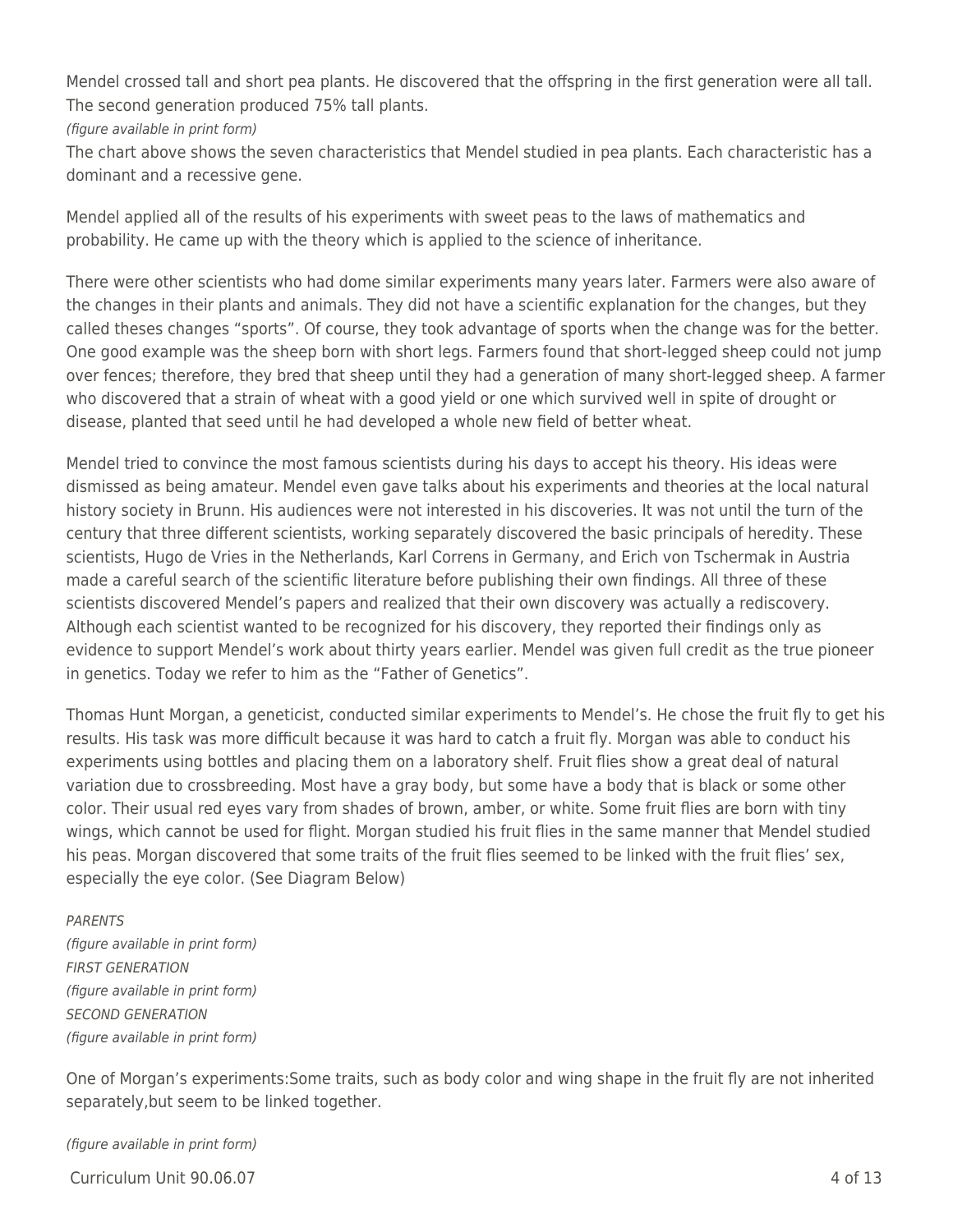## **Body Cells**

Before we are able to fully understand our beginning from a scientific point of view, we must have clear definitions of certain terms. The human body is one of the most fascinating units found in the world. There are 1001 unsolved mysteries of the human body. You might wonder what is the contributing factor to these mysteries. We can honestly state that there is no one factor, but several factors combined. This section of the unit will discuss cells, chromosomes, genes, and traits. We know that the basic unit of structure of all living things is the cell. It is the simplest, smallest unit which can carry on all life functions. Although cells are capable of carrying on all life functions, it takes many specialized cells to perform certain activities. Just to give you some general idea, there are brain cells, blood cells, muscle cells, skin cells, and nerve cells. These cells and others work independently and together in order for the human body to function properly.

Each single cell found in our bodies is capable of reproducing itself by dividing in half. When a cell divides, this process is called mitosis. In this process every part of the cell doubles. The cell, including all its parts, splits in half. Each new cell is exactly like the original or parent cell only smaller. (See Diagram Below)

Each new cell has a center which is called the nucleus. The nucleus is the part of the cell that controls all the activities of the cell. If we were to take a look at a cell under a microscope, we will see that in the nucleus there are tiny threadlike parts which are called chromosomes. Chromosomes are formed in pairs. All human beings have 24 pairs of chromosomes.

#### **MITOSIS**

#### (figure available in print form)

The sex cells found in the body go one step further. In order for sex cells to develop, they must divide twice. When they divide twice, the end result is four new cells. This division process is referred to as meiosis. When sex cells divide, however, there is no doubling of chromosomes and genes before the second division; therefore, each new sex cell has only half the number of genes and chromosomes as the original parent cell. We find that the chromosome pairs split in the meiosis process. One Chromosome of each pair goes into one new cell and the other chromosome of that pair goes into the other new cell. We can see how sperm cells and egg cell differ from other cells because they contain only 23 chromosomes instead of 23 pairs of chromosomes. (See Diagram Below)

## MEIOSIS

(figure available in print form)

The polar bodies disintegrate, leaving only one egg cell.

The complexity of the human body does not end with the chromosomes. As we take a closer look at the chromosomes, we will find that our genes are located there. It is the genes that determine every trait or characteristic within the cells as well as the entire human body.

Genes occur in pairs too. There are two genes for each trait that you have. For example, there are two genes that determine hair color, two that determine eye color, and two that determine the height of the offspring. Sex determination depend on an X and Y chromosome, but may be more than two genes.

Are you beginning to see and understand how complexed the human body is? You will never be confused as long as you thoroughly investigate each part and understand its function before showing its relationship to the other parts of the human body.

 $Curriculum$  Unit  $90.06.07$  5 of 13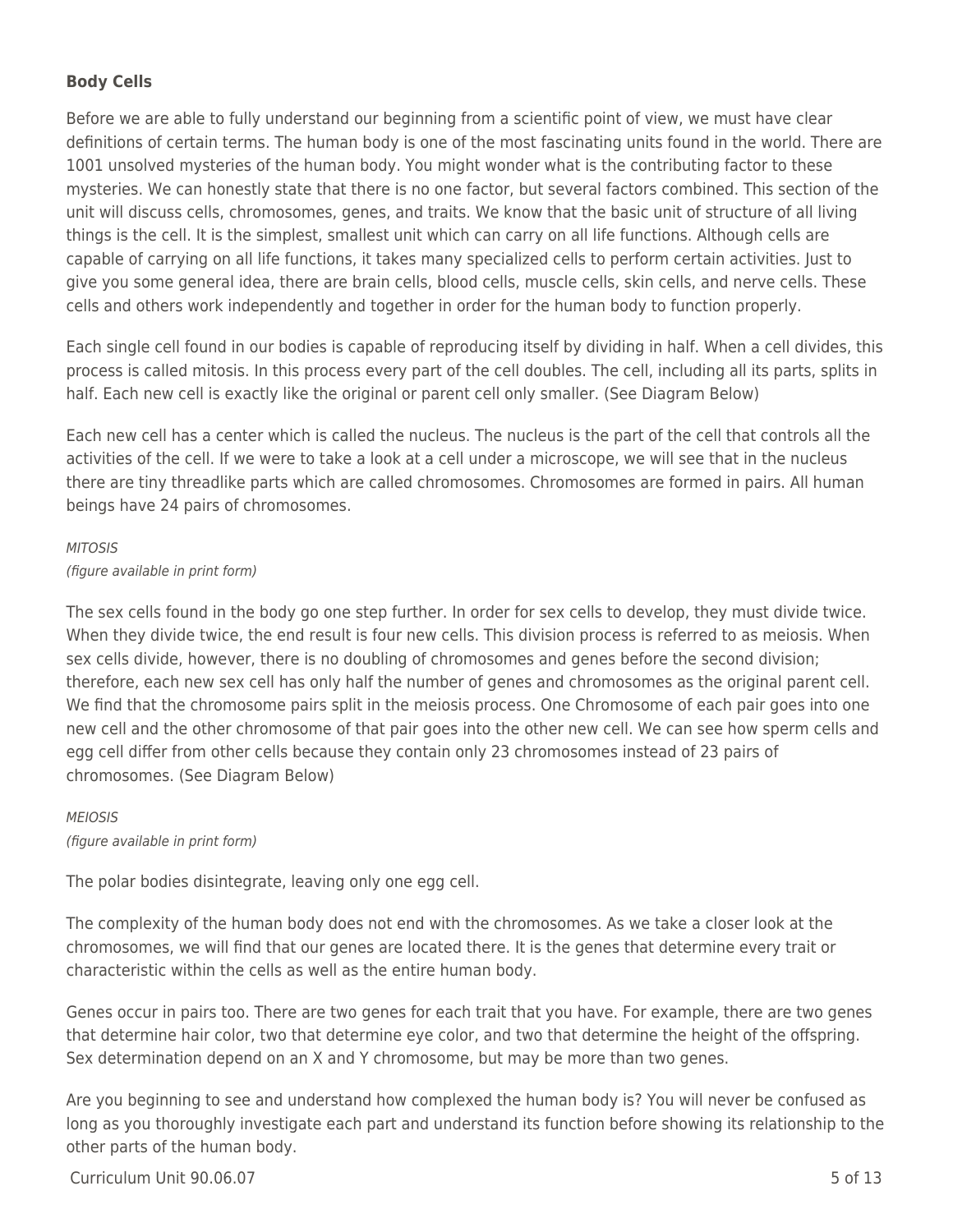At this point, we can see that everything which has been addressed in this unit so far comes in pairs. As we look at the appearance of the human body, we find that we conveniently have two of most things. We have two hands, two feet, two eyes, two ears, two legs, and so on. We become handicapped if we were to lose one of them. We are limited to performing certain tasks when we have only one of these body parts. Scientists and technology have been able to help us overcome the losses of some of these body parts, however, there is too much unknown to replace damaged or lost cells, chromosomes, and genes. Laboratories are full of cells being studied for the purpose of trying to find answers to those unsolved mysteries of the human body.

#### **Genes**

When we see or hear the term heredity, it is only natural that we immediately think of our ancestors. Heredity is defined as the passing of traits from parents to offspring. Those traits that are inherited have the ability to be passed from one generation to the next in a predictable manner. Earlier we learned that our genes determine our traits. As we look at ourselves and others we can honestly say, "What you see is not always what you get". The characteristics of a human being which are visible or have measurable properties or qualities are called phenotype. The genetic factors that we must infer to be responsible for creating the phenotype are called genotype.

The gene is the basic unit of inheritance. Although a gene is a stable entity, it is subject to an occasional change in sequence. We now know that genes are found in the nucleus of a cell. It is amazing to us how genes are able to control what goes on in the cell outside of the nucleus. In order for a cell to function, it needs proteins. Some proteins taken into the body help the cell get the energy it needs while other proteins help break down complex compounds found in the body. Proteins are also used to make new compounds for the body.

Numerous experiments have been done by scientists and they have found that basically each protein found in a cell is controlled by one gene. Some proteins have more than one component. Each component is controlled by one gene. An example of such a protein is collagen. The DNA code makes sure the right organic compounds come together in the right order to make the right protein in order for the body to function properly.

DNA is short for deoxyribonucleic (day-OX-ee-rye-bownew-CLAY-ic) acid. The chromosomes carrying genes that are made up or DNA are passed from one generation to another. DNA is made up or six parts: a sugar, a mineral or phosphate, and four special chemical bases known as adenine (A), thymine (T), guanine (G), and cytosine (C). It was the discovery of Francis Crick and James Watson who figured out how the six parts fit together. This discovery helped to explain how heredity occurs. Crick and Watson created a model of DNA which resembles a spiral staircase. The sugar and phosphate form the sides of the staircase while the special chemicals form the steps. These chemicals or steps are always paired in the same way. The adenine (A) base always pairs or attracts the thymine (T) base while the guanine (G) base pairs or attracts the cytosine (C) base. The shapes of these special chemicals make it almost impossible for them to be attracted to the wrong chemical. (See Diagram Below)

#### The rungs of the DNA staircase always combine in a specific way.

## (figure available in print form)

The body needs to keep in balance, thus makes it necessary to produce more DNA which is needed in the formation of new cells. In order to do this, the staircase splits or separates and two new DNA are replicated. The new DNA is identical to the original one. This process can be viewed during the mitosis or cell division. The replication of DNA is the key to heredity. DNA replication not only results in the formation of new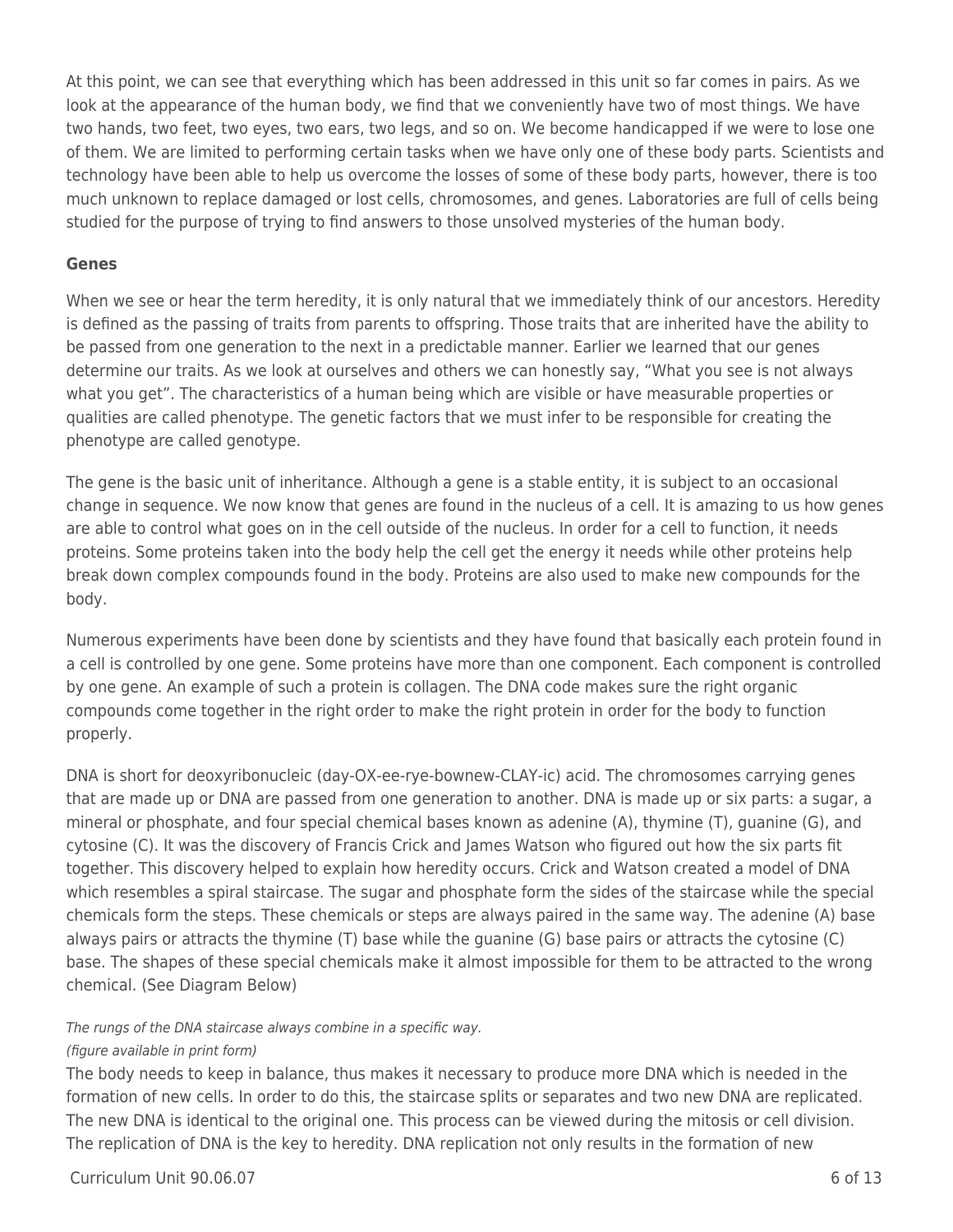reproductive cells, but also results in the formation of new body cells. please bear in mind that DNA replication only occurs during the first division of the meiosis process and not the second division. (See Diagram Below) The Structure of DNA (figure available in print form) Spiral staircase structure of a DNA molecule, with steps made of protein bases. DNAReplication (figure available in print form) DNA molecule duplicates itself

## **Traits**

As we have already learned, traits are determined by the genes found in the chromosomes. This section of the unit takes a closer look at dominant and recessive genes. The more we examine and learn about the genes, their codes, and the messages that they send out, the more we can compare them against a giant computer. The coded messages make everything in the body run smoothly, however, nothing is said to be perfect. Genes can sometimes malfunction or break down; thus, produce the wrong code. If and when this happens, it causes changes in the organism. If the gene breaks down in the sex cells, the changes can be passed on to the offspring. This change,which is lasting, is called nutation. Most of the changes in genes are recessive and do not show up for generations. However, sometimes a change is dominant and can be noticed right away.

Mutations are usually not harmful and they do not happen that often. In actuality, one mutation occurs about every 10,000 genes. This can be interpreted as one mutation per person in each generation. Of the millions of genes found in an individual, there may be one gene that is different from one that an individual received from a parent. That one gene will probably not be that noticeable.

Mutations can be caused by a number of ways. Cosmic rays and natural radiation are always present in the environment; therefore, are two contributing factors of mutations. Although industrial activities of nuclear energy may appear to be harmless at times; there is a great risk of these activities being a contributing factor. X-rays are considered contributing factors too. That's why it is recommended that we don't have several xrays over a short period of time. All of the activities mentioned are a major concern to scientists, environmentalist, as well as the general public.

Our society has made some remarkable changes through the years. One of these changes, interracial marriages or sexual activities of different ethnic groups, is creating blended traits. This type of blending could be to an advantage for individuals as well as a disadvantage for all individuals involved. These blended traits have had a definite affect on the appearance of offspring, especially skin color, hair color, and hair texture. Over a long period of time, inherited diseases could be affected from the results of blended traits. There is the great possibility that a dominant gene of a family could become a recessive one in generations to come or vice-versa. This would work and have the same results as the breeding of short-legged sheep and the productive strain of wheat which were described at the beginning of this unit. We will hear and read more of blended traits as scientists produce more findings as they strive toward developing a theory based on their experiments which are sure to be forthcoming in the future. I'm sure that fifty years from now we will have the answers to the 1001 questions of the unsolved mysteries of the human body. Of course, we can't abandon the fact that there will be just as many or more unanswered questions. We can surmise that unsolved mysteries is a cycle that goes on infinitely.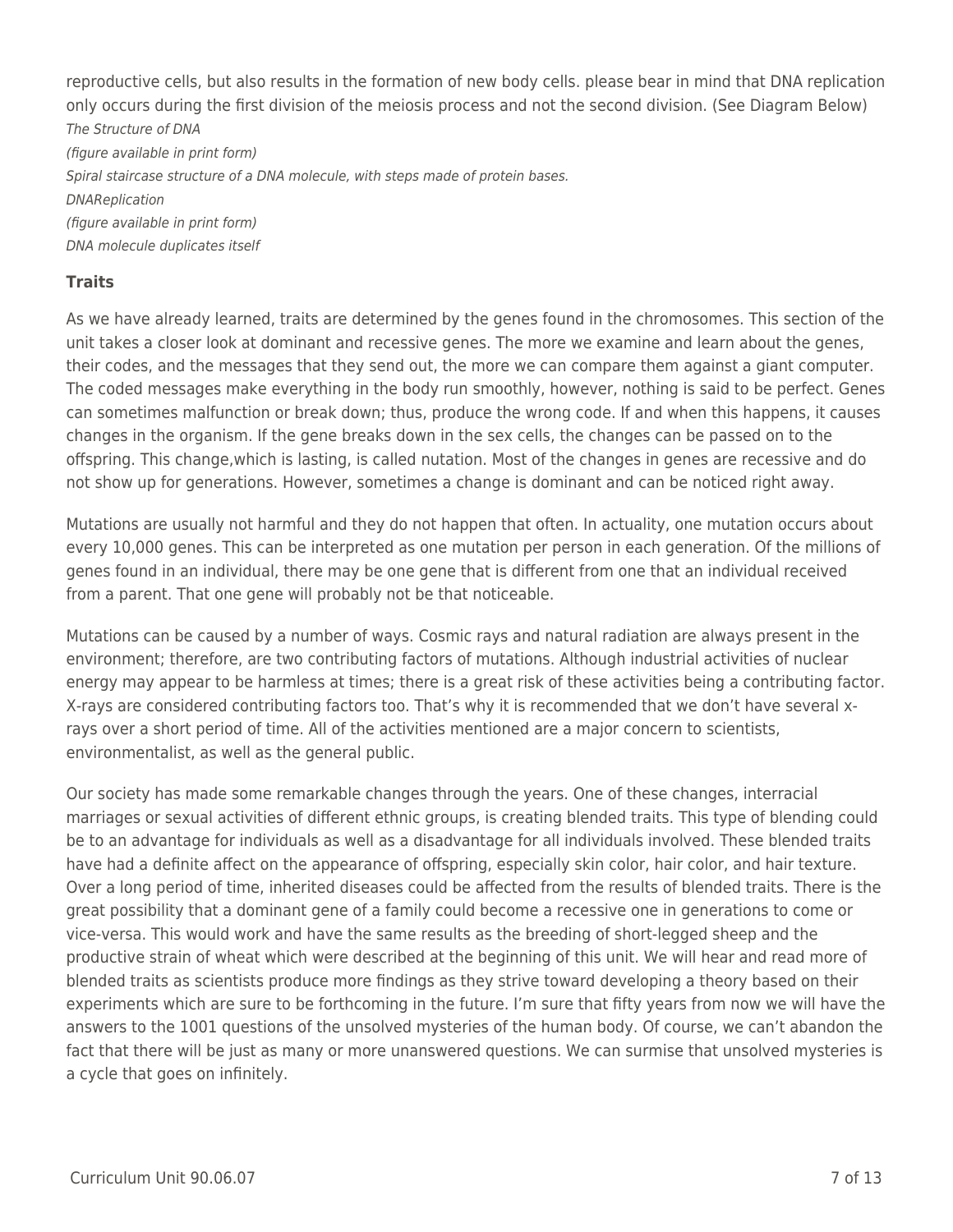## **Conclusion**

This unit has only touched the surface of your possible connection to the past. We know that heredity lets us know what we may become and what small affect we as individuals have on this vast society. It is remarkable to note that the cell, a small microscopic structure, can be so powerful. It is in the nucleus of the cell where we find DNA, the substance that controls our heredity. Although the life cycle of man began millions of years ago, we know the role that the environment plays on the development of the human being. Isn't it wonderful how we have changed? Aren't we optimistic of what lies ahead for us? There are many wonders ahead, but there's no doubt that "Our ancestors hold the key(s) to our unsolved mysteries!"

## **VOCABULARY LIST**

breeding—the producing of animals or new types of plants, especially to get improved kinds. cells—the basic units of structure and function of all living things.

chromosomes—short, thick threadlike units which contain the determiners of heredity or genes. component—the necessary or essential part of a unit.

dominant—the most powerful or influential part of a unit.

egg—female gamete.

evolution—changes in living things in which simple forms become more complex.

fact—a piece of information that has been proven to be true.

fertilization—a sexual form of reproduction in which unlike gametes, such as sperms and eggs, unite to form a new unit.

gametes—the producing of animals or new types of plants, especially to get improved kinds. genes—determiners of heredity which contain DNA molecules.

hybrid—offspring of two animals or plants of different species.

molecules—the smallest particle into which an element can be divided without changing its chemical properties.

mutation—appearance of a sudden change in a gene. The organism with the mutation is a mutant.

nucleus—a mass of specialized protoplasm found in most plant and animal cells. Without a nucleus a cell cannot grow and divide.

protein—a group of energy producing nutrients composed of the elements carbon, hydrogen, oxygen, and nitrogen. proteins are essential for building up protoplasm and growth, and repair of worn-out or damaged cells.

protoplasm—the mixture of proteins, fats, and many other complex substances suspended in water which forms the living matter of all plant and animal cells.

recessive—a character hidden by the dominant character.

theory—an explanation based on observation and reasoning, especially one that has been tested and confirmed as a general principle explaining a large number of related facts or occurrences over a long period of time.

traits—a quality or characteristic which an organism inherits from its parent.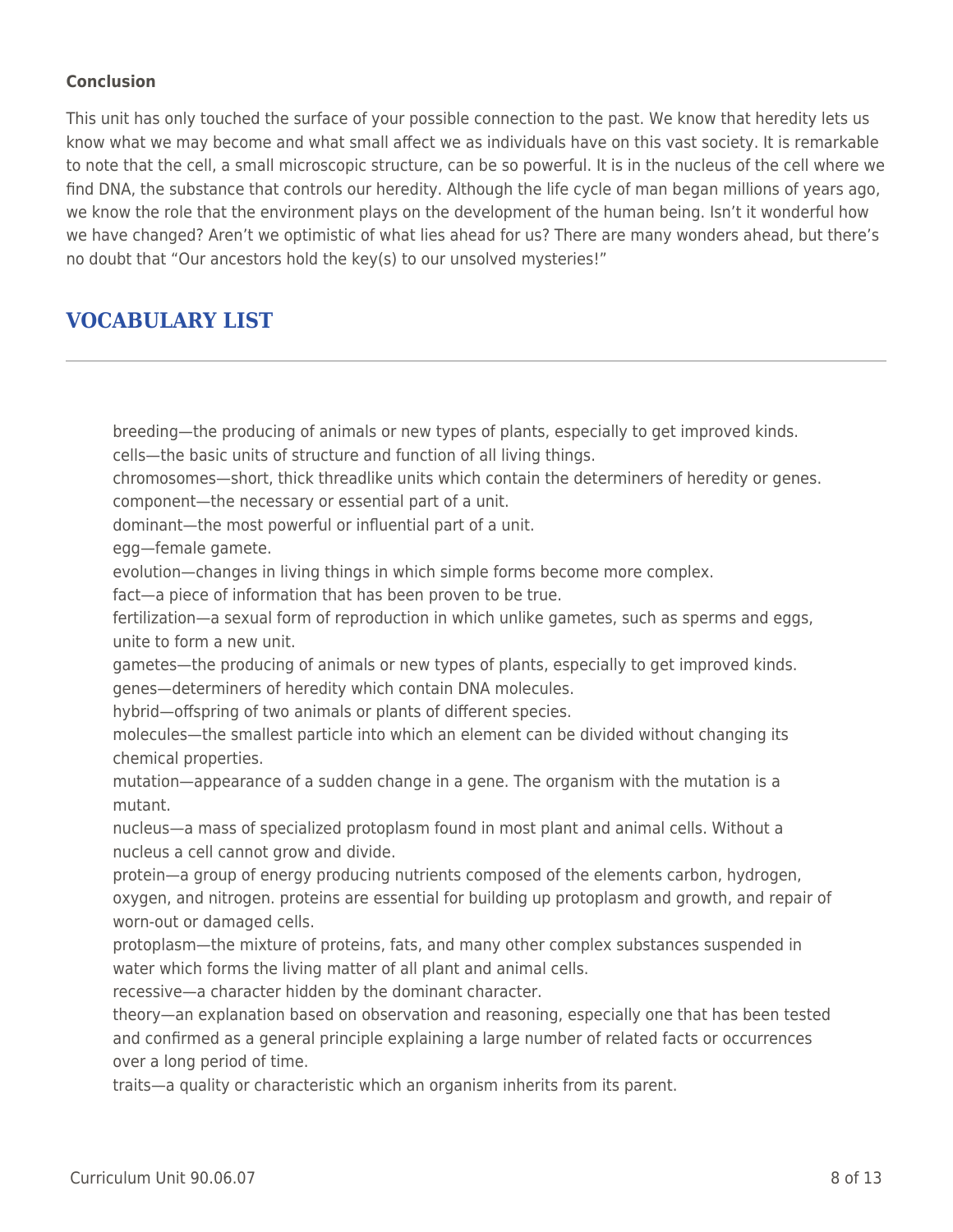## **Sample Lesson**

#### **The Cell**

#### *Objectives The students will be able to:*

- 1. differentiate plant cells and animal cells.
- 2. identify and describe two types of protoplasm.
- 3. identify and discuss the function of the nucleus.

## *Vocabulary cell, protoplasm, nucleus, meiosis, mitosis*

#### *Material Needed paper, pencil, microscope, wall posters of animal and plant cells*

#### *Brainstorming Questions*

- 1. How many cells do you think you have in your body?
- 2. How does life begin in living organisms?
- 3. Are cells replaced in plants and animals? Why do you think they do or do not?
- 4. Can you see cells on your body?

*Procedures Discuss the vocabulary words with emphasis placed on the nucleus of the cell because it controls most of the cell activity. Make sure that the students are aware that there are several kinds of cells found in the body, such as bone, nerve, blood, skin, etc. Point out that animal cells have no rigid cell was as found in plant cells. Make sure that the students are aware that the nucleus has a major role with the cells' reproductive process. Using the diagrams in the unit point out the mitosis and meiosis process of cell division. Point out how they are alike as well as how they are different. There are over 10,000,000,000 cells in the human body.*

## *Related Activities*

1. Have the students to write 10,000,000,000 using exponents. 10 <sup>13</sup>

2. Have the students to find pictures of at least three kinds of cells found in the body and make sketches of them. Make sure they identify the parts of their drawings.

3. If slides are available, have the students to observe cells under a microscope. Discuss what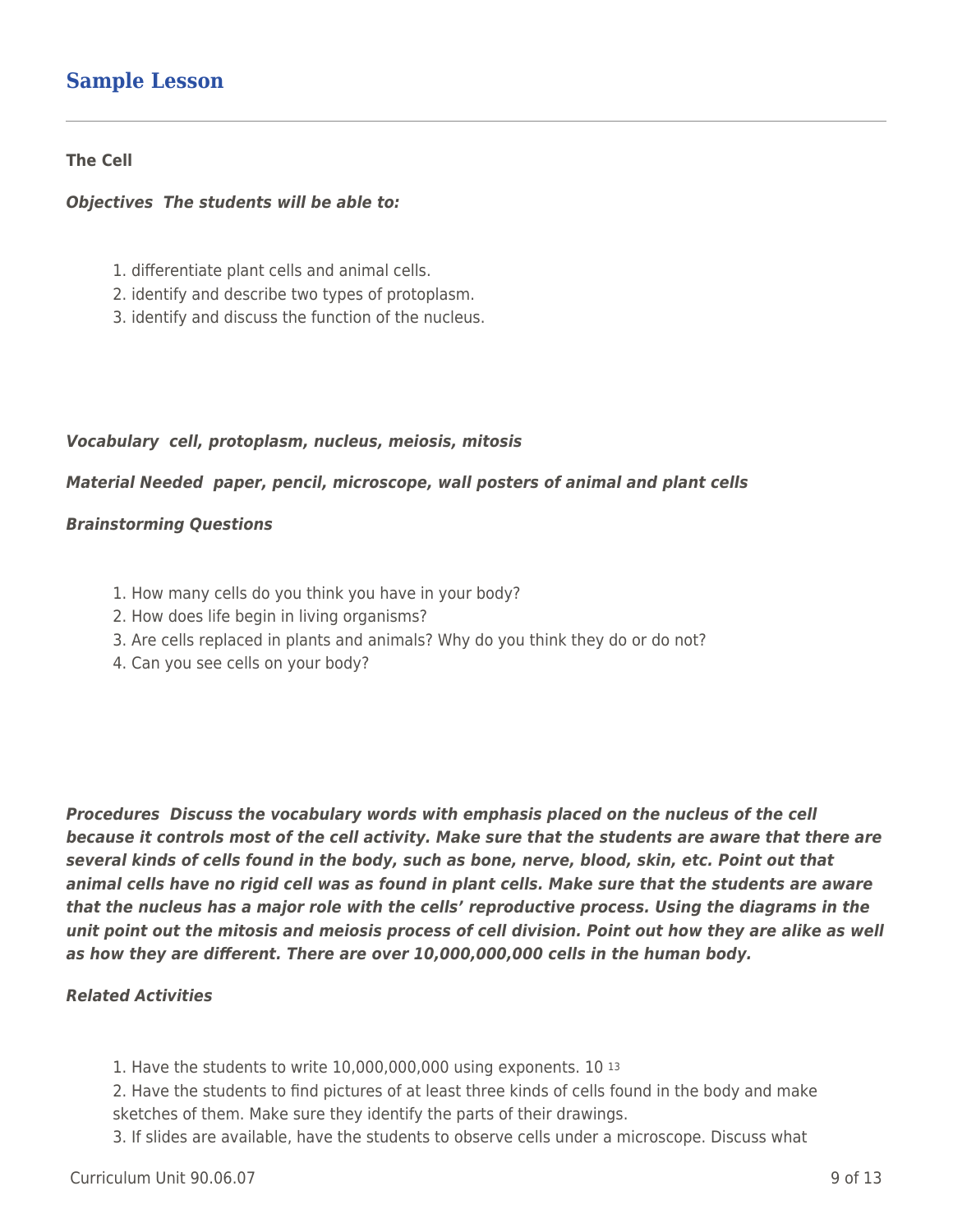## **Sample Lesson**

#### **Genes**

## *Objectives The students will be able to:.*

- 1. distinguish between dominant genes and recessive genes.
- 2. determine some of the genes that they inherited from their parents.

3. determine some of the genes that they inherited from an ancestor such as grandparents and/or great grandparents.

## *Vocabulary dominant genes, recessive genes, ancestors, inherit, phenotype, genotype*

## *Materials Needed Charts illustrating dominant and recessive genes, paper, pencil, blank chart of 'Tracing Inherited Genes'*

- 1. Are you more like your father's family or your mother's family?
- 2. Do you ever wonder why you don't look exactly like your brother(s) and sister(s)?
- 3. What traits can sisters and brothers have which are nearly the same?
- 4. What traits can sisters and brothers have which are totally different from yours?

*Procedures Introduce the vocabulary. Using the chart illustrating the several traits that Mendel observed with his peas, discuss how traits can be passed on to an offspring. Discuss dominant and recessive genes. Allow the students to discover at least one trait which is dominant and can be seen (phenotype) in their parents, grandparents, and great grandparents such as hair color, eye color, height, and skin color.*

## *Related Activities*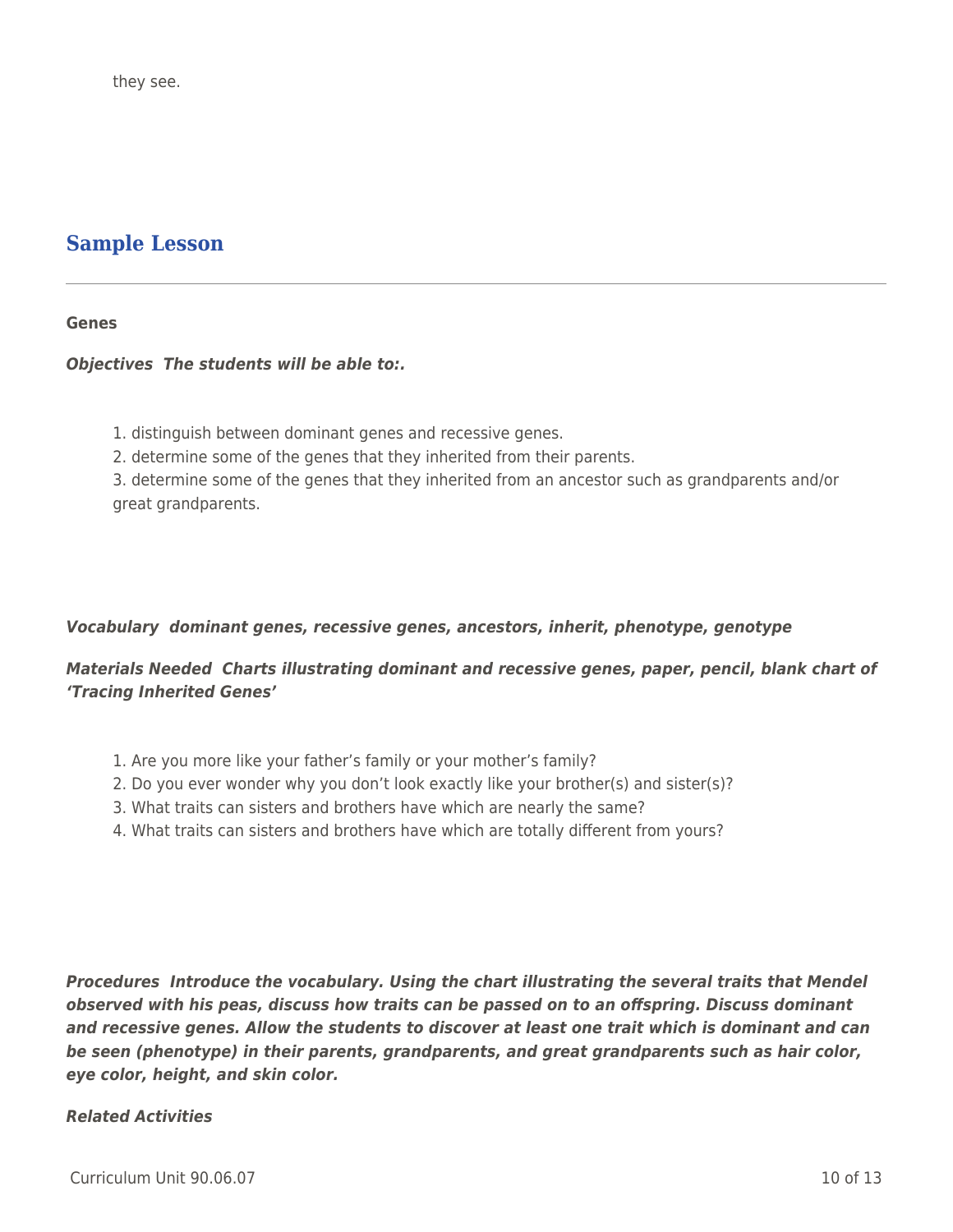1. Reproduce the chart titled 'Tracing Inherited Genes'. Have the students to choose a specific phenotype (visible) trait and trace it for at least four generations. Record heights, length, or colors on the lines provided. (This would be a good time to introduce and discuss a family tree.

TRACING INHERITED GENES (figure available in print form)

## **Sample Lesson**

## **DNA: Factors of Inheritance**

#### *Objectives The students will be able to:*

- 1. describe the process of meiosis.
- 2. identify and describe the structure of DNA and how it replicates.
- 3. discuss how sex traits are inherited.

## *Vocabulary DNA, minerals, proteins, genes, chromosomes, inherited, replicate, meisos, mitosis, traits, cells*

## *Materials Needed paper, colored pencils, chart of a DNA structure*

#### *Brainstorming Questions*

- 1. If cells did not reproduce themselves how long do you think you would live?
- 2. What makes you look the way you do?
- 3. What ways can people change their appearance?

*Procedures Review cells with emphases on the nucleus. Introduce DNA. Using the diagram, point out the structure of this unit of the body and them importance of the six parts of which it is made. Make sure the students are aware of the manner that the four basic chemicals which form the protein needed in order for the body to function properly. Tell the students that because cells die they must constantly replace themselves in order for the body to remain in balance. Due to the fact that DNA is a part of the cell structure, it too must replicate itself. Make sure that the students understand that the four basic chemicals used to form the protein of the body must be*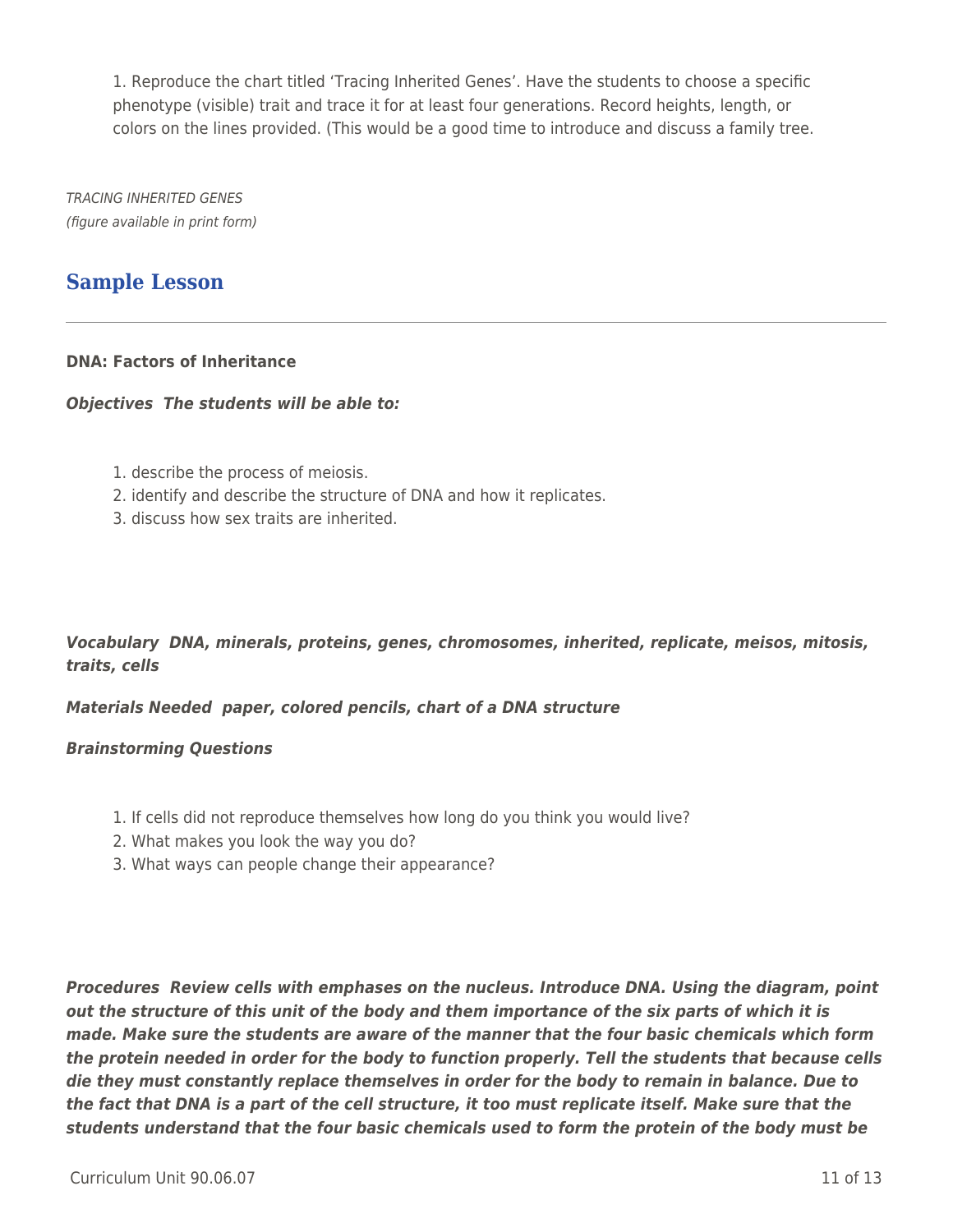#### *attached in a certain way or there could be problem which could be passed on to offspring.*

#### *Related Activities*

1. Have the students colored paper and cut the six parts of the DNA structure. (Sugars and minerals could be 2"x5" and the chemicals can be 2"x6") Distribute the pieces among the students, making sure that each student gets two or three different pieces. Using a flat surface, have the students attach the sides together in the proper order. Once that is done, have the students to attach the protein steps. (Like a jigsaw puzzle, the students should get the feel of how this structure works in the body.)

## **Teachers' Bibliography**

Benjamin, Lewis. Genes . John Wiley & Sons. New York. 1983.

This book is a summary of current knowledge in molecular biology. Genes reflect a rethinking of the way we view genetics as a whole in light of recent discoveries and techniques.

Bodmer, W. F. and L. L. Canalli-Sforza. Genetics , Evaluation, and Man . W. H. Freeman & Company. San Francisco. 1976.

This book deals with the essentials of general genetics, crossbreeding experiments in animals and plant genetics, and aspects of human genetics and evaluation that are most relevant to social problems.

Burdette, Walter J. Methodology in Basic Genetics. Holden-Day, Inc. San Francisco. 1963.

This book is an organized presentation about mutation and recombination, gene-protein relationships and cytoplasmic inheritance with individual chapters devoted to the status of their subjects in viruses, bacteria, protozoa, fungi, and drosophilia.

Burns, George W. The Science of Genetics: An Introduction To Heredity . The Macmillan Company. New York. 1969.

This book deals with heredity as it relates to other sciences such as bacteriology, botany, mathematics, physics, and zoology.

Carter, C. O. Human Heredity. Penguin Books. Baltimore. 1962.

In this book Dr. Carter explains is simple terms what is known about heredity with particular reference to man.

Gardner, Eldon J. Principles of Genetics . John Wiley & Son, Inc. New YOrk. 1972.

This book deals with basic genetics, nature and functions of genetic materials, and population genetics and evaluation.

Students' Bibliography

Faclam Margery and Howard. The Story of Genetic Engineering . Harcourt Brace Jovanavich. New York. 1979.

This book discusses genetic engineering, particularly the history and techniques of cloning and including materials on recombinant

 $C$ urriculum Unit 90.06.07 12 of 13